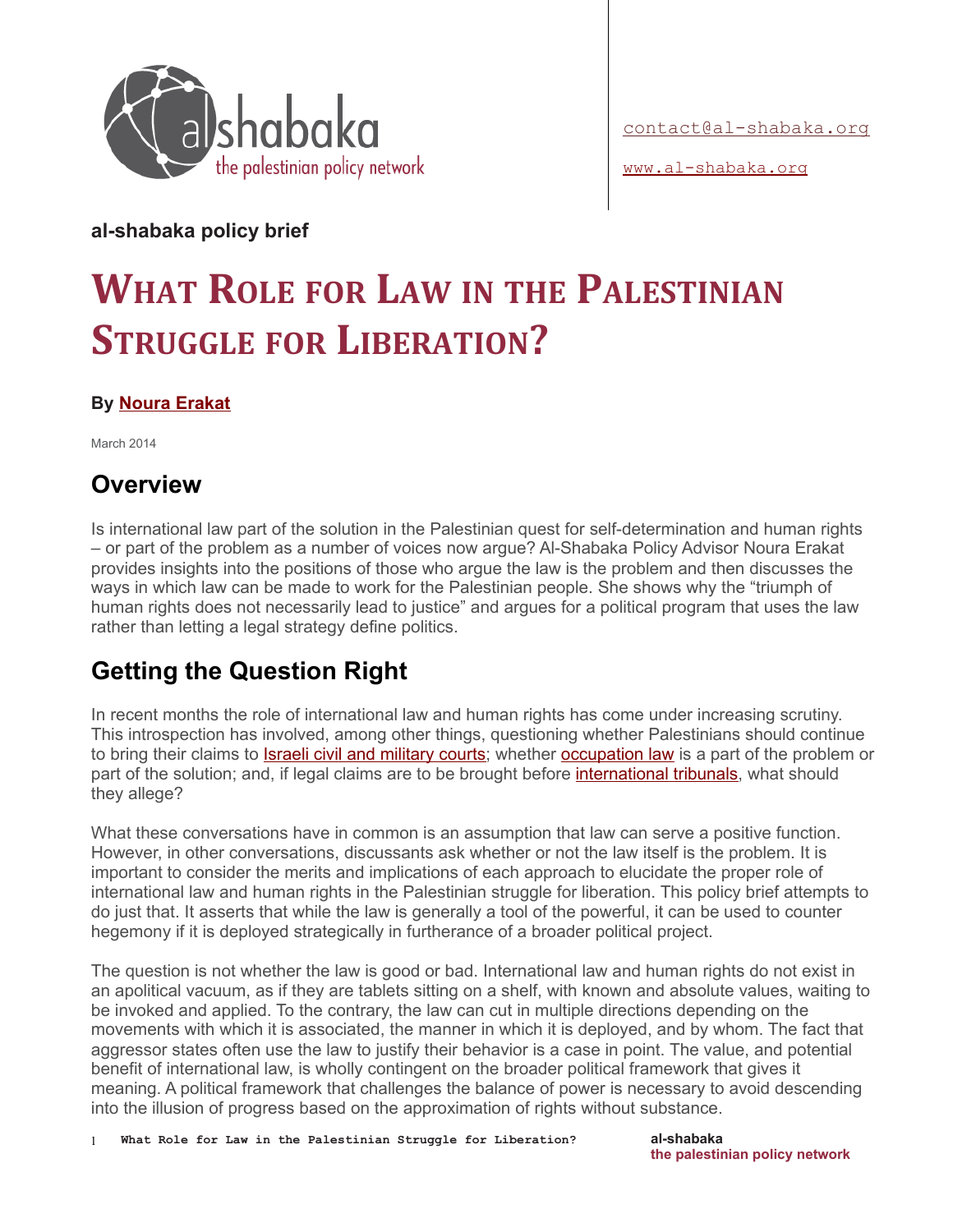

[www.al-shabaka.org](http://www.al-shabaka.org/)

International law, human rights, and their associated discourse are not a panacea for Palestinian selfdetermination; they are merely tools to be used in tandem with a robust set of other tools. Without the national organizing structures and representational bodies able to create a political vision and strategy for Palestinian self-determination, international law and human rights can be confused for the political framework itself.

Of course, Palestine is a human rights issue, but it is foremost a national liberation struggle. Selfdetermination is itself a human right, and theoretically Palestinian demands and grievances can be refracted through a discourse of law. That, however, assumes a virtue that the law does not embody. Law and justice do not go hand-in-hand, and law usually serves the status quo or those in power. This necessitates a complementary approach that includes using the law when justice can be served and political avenues when the law itself entrenches unjust outcomes.

Dependence on international law and human rights without a clear political framework also risks setting up a discourse of "competing rights" in which the rights of the Palestinians "compete" with those of Jewish-Israelis, or even those of Jewish persons writ large. A political framework diminishes this risk by ascribing value to the law and using it to help advance a political movement that addresses the future of Jewish-Israelis as well. The answer, therefore, is a political program that leverages the law, not a legal strategy that defines politics.

This essay does not attempt to provide such a political framework; rather, it explores the question of law and politics with an eye on the Palestinian question. It attempts to problematize the debate and invites further research on the various issues raised. This essay begins by laying out a few of the basic theoretical controversies associated with international law and legal strategies. It then examines the robust critique that Palestinian scholars have leveraged against the law. The final section considers the benefits of using legal discourse and strategies and how those benefits can be fully realized.

### **I Got 99 Problems and the Law is One**

The issue of the utility of law in relation to social justice movements is not unique to the question of Palestine. Below is a summary a few of the more theoretical controversies about international law, legal strategies, and human rights.

1) Western powers created international law in a colonial context to regulate their intrastate relations as well as to reinforce their domination and exploitation of natural resources within their colonial holdings. As such, any invocation of international law entrenches this asymmetric relationship that structurally disadvantages post-colonial nations and impedes their economic and political self-determination at the global level.

Even the surge of newly independent states within the United Nations did not remedy this structural condition as the sole enforcement authority of international law remains within the UN Security Council. This has also severely limited the efficacy of law, especially humanitarian and human rights law, as veto-wielding powers and their allies have been able to stymie attempts aimed at holding powerful nations to account within the Security Council as well as the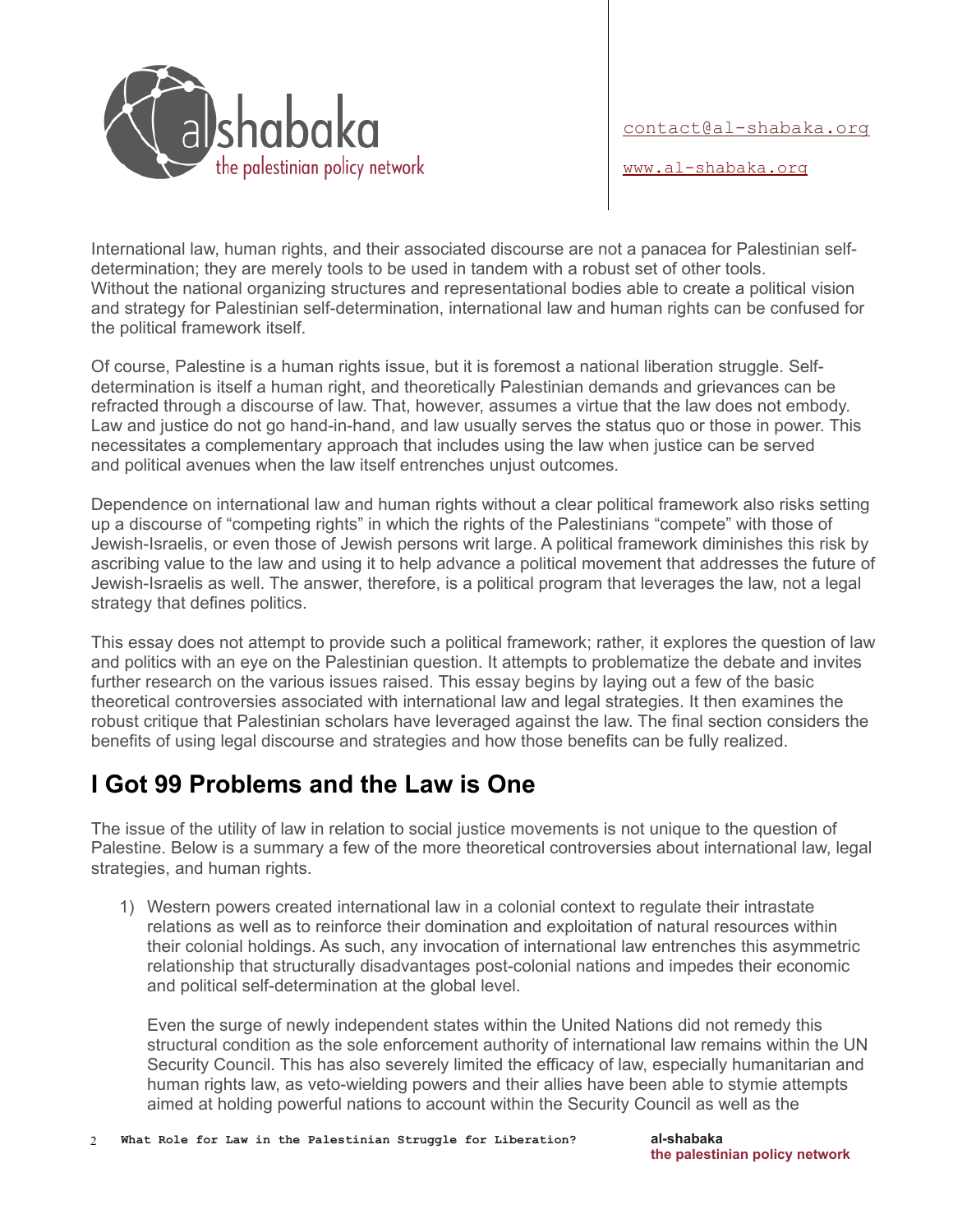

[www.al-shabaka.org](http://www.al-shabaka.org/)

International Criminal Court.

- 2) Legal remedies are inherently limited because they seek to reform rather than to revolutionize. As such, a rights-based solution guarantees a non-revolutionary outcome that tolerates the structural inequalities that gave rise to conflict in the first place. Moreover, striving for piecemeal legislative reforms threatens to transform a collective struggle into an individualized one. When persons or groups can demand remedial measures within the bounds of the law, the enforcement of these legal outcomes depends on existing security arrangements. Thus, the state's monopoly over violence is never adequately challenged, and individual grievances supplant those of society in ways that absolve the state.
- 3) The law, and particularly human rights law, preaches universalism, depoliticizes conflict, and supplants it with a framework of "competing rights." Political claims and historical grievances are erased for the sake of achieving equality vis-à-vis the state's administrative bodies. Such an achievement, however, does not prescribe whether privileged groups should relinquish their privileges and/or whether and how historically disadvantaged groups should be redressed for the wrongs that they have suffered.

In the case of post-apartheid South Africa and post-Civil Rights Act United States, the achievement of human rights amounted to the removal of obstacles for blacks without implementing re-distributive policies and rehabilitative measures such as reparations aimed at creating a more just society. Moreover, the wealth and privilege of whites, built upon, and facilitated by, slave and indentured labor, remained intact, as doing otherwise would have violated the human rights of the white populations under existing applications of the law. Thus, the triumph of human rights does not necessarily lead to justice.

### **Palestine and Empty Promises**

In light of these controversies what then do Palestinians have to gain from international law and human rights? Several esteemed scholars and writers have insisted that there is in fact nothing to gain and much to lose by insisting upon a legal framework that depends on the structure of international law. In her lecture, ["In the Land of the International: Palestine, Revolution and War,](http://vimeo.com/80100629)" Samera Esmeir scrutinizes how the Palestine Liberation Organization's (PLO) turn to diplomacy and international law in the early seventies transformed an anti-colonialist movement into a bid for statehood. She argues that this has created a tremendous disconnect between the magnitude of Palestine in the international arena relative to the actual condition of Palestine and Palestinians on the ground. This disparity skews the scope of the conflict and diminishes the urgency required to achieve Palestinian liberation.

In their article, "**Against the Law**," Mezna Qato and Kareem Rabie critique the reliance on international law and on a rights-based approach in particular. They insist that such an approach fails to build a robust anti-colonial solidarity movement that does not merely demand the rerouting of the separation wall, for example, but calls for its removal all together.

From a different perspective, in ["The Limits of International Law Legalese,](http://www.jadaliyya.com/pages/index/8800/the-limits-of-international-law-legalese)" Lama Abu-Odeh cautions that the law encourages advocates to make maximalist arguments, which an arbiter then reconciles by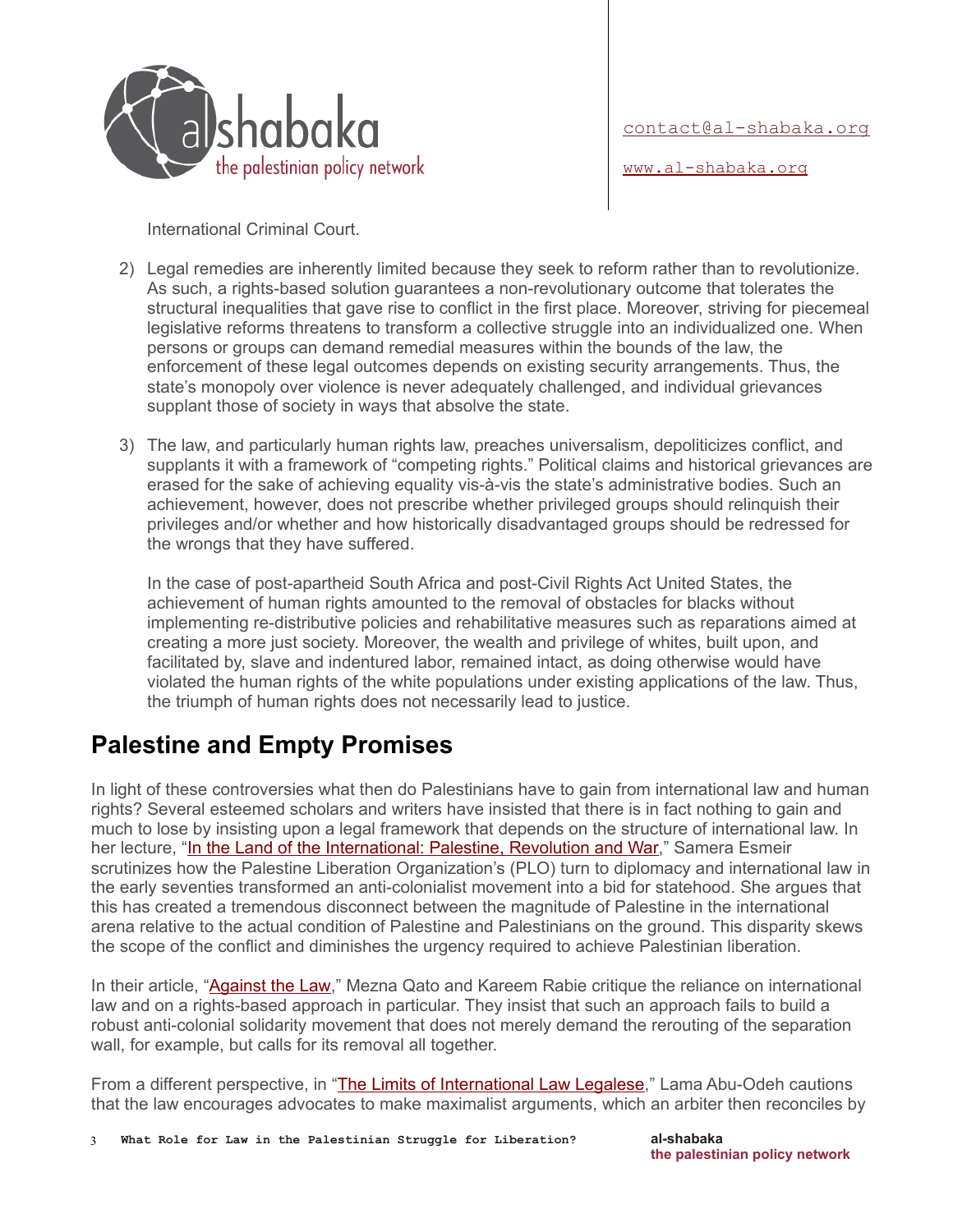

[www.al-shabaka.org](http://www.al-shabaka.org/)

"splitting the difference." The result is a slightly better outcome for Palestinians but one that remains vastly distant from actual justice. Similarly, in his contribution to the *Jadaliyya* roundtable, *[Occupation](http://www.jadaliyya.com/pages/index/2699/roundtable-on-occupation-law_part-of-the-conflict-)  [Law: Part of the Solution or the Conflict?](http://www.jadaliyya.com/pages/index/2699/roundtable-on-occupation-law_part-of-the-conflict-)*, Nimer Sultany enumerates the law's inability to approximate justice in any context. In particular regard to Palestinians, the law treats Israeli violations as behavioral aberrations rather than as fundamentally constitutive of Israel's character. This framework is exacerbated by the fact that Palestinian claims under international law are inescapably compartmentalized and therefore incapable of representing a unified claim against Israeli settlercolonialism.

In these examples, the authors make two related claims: one is that legal strategies are insufficient to lead Palestinians to emancipation, and the other is that a rights-based approach downplays or completely erases a legacy of ongoing settler-colonialism. Together, the strategic approach and the legal discourse normalize Israel and, in their most radical form, merely seek the state's reformation. And what is the value of legal reform within Israel if the premise upon which it is based is not challenged? This is especially dangerous if the Palestinian question is disaggregated into several noncontiguous parts. For instance, what if Israel affords its Palestinian citizens greater access in employment, better education, health care, integration into the military – an already creeping trend – at the expense of recognizing its indigenous minority's national claims? What if the right of return is recognized but Israel insists on facilitating return, compensation, rehabilitation, and integration into society in ways that preserve the privileges it affords to its Jewish citizens by concentrating Palestinians into ghettos?

The law itself does not sufficiently address these issues, which are political matters more closely associated with the process of decolonization. Decolonization does not necessitate the removal of the settler, as demonstrated by various historical models. It does, at the very least, require acknowledging a history of colonial dispossession and committing to building a society that affirms the centrality of an indigenous population to that society. What that means and what that should look like is beyond the scope of this brief, but the point here is two-fold: one, to demonstrate that the law itself is not the problem, and two, to suggest that national organizing structures, formal or informal, can offer the political framework needed to employ the law in service of Palestinian self-determination.

With or without a political framework, international law and human rights are tools, much like media, solidarity delegations, sister city projects, or grassroots demonstrations. Without a political framework, they can be used as tools to highlight Israeli violations, to enable the Palestinian leadership to resist political capitulation, or to resist the dictates of military, diplomatic, and economic power. However, within a political framework, these tactical gains can be used to advance a vision for decolonization.

Critics caution that, as it is being used today, the law articulates the meaning of justice on behalf of Palestinians thereby usurping Palestinians' political and collective voice. However, while a valid point, this does not capture the enormity of the present-day crisis. At present the language of international law and human rights occupies a disproportionately large space in the discourse on Palestine *precisely because* no representative Palestinian national body is articulating and representing the will of the Palestinian people. While Palestinians can generally agree on the basic points of unity that define their struggle, the absence of a clear vision for self-determination that offers a blueprint for decolonization has undermined the complementarity between the law and political movements.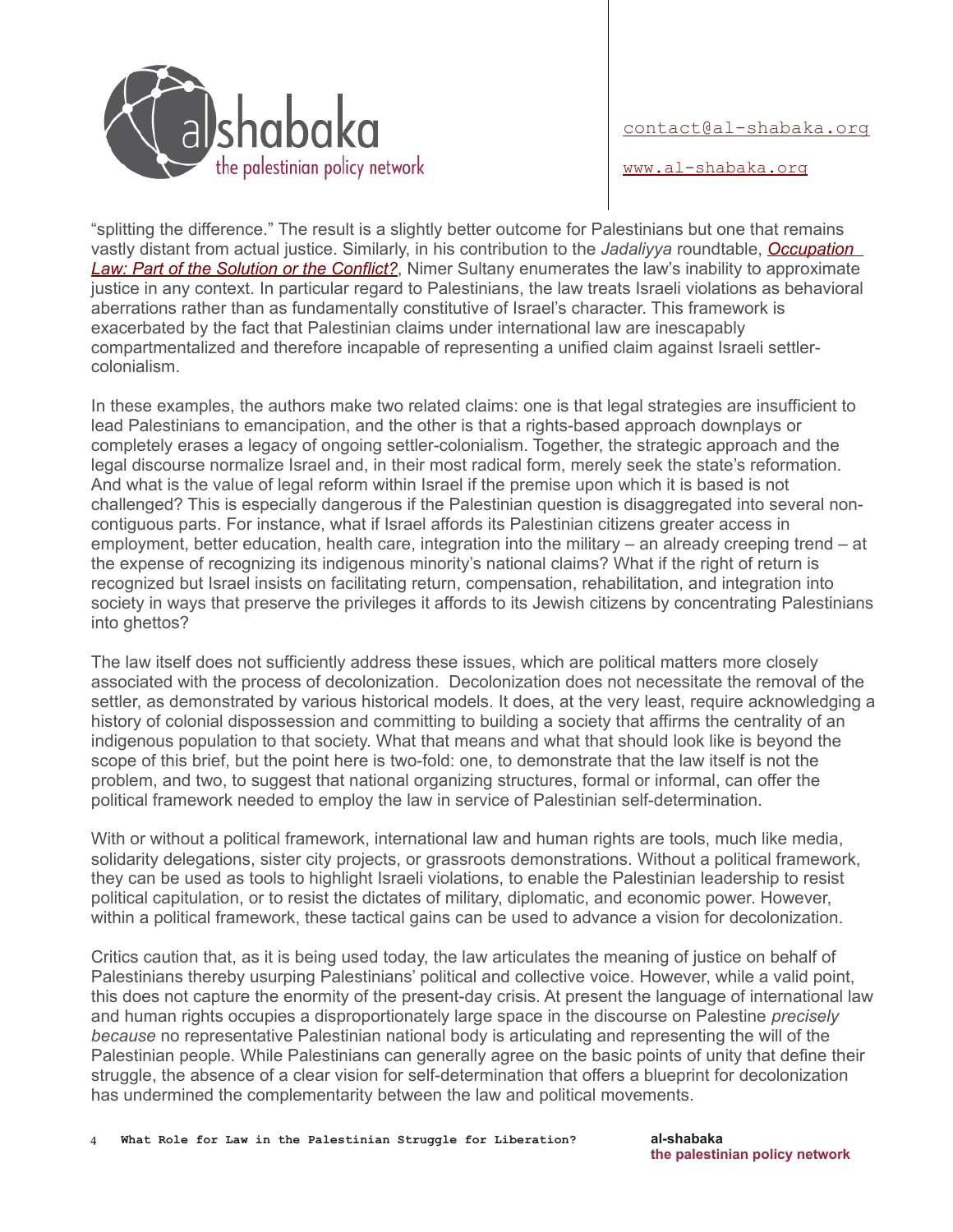

[www.al-shabaka.org](http://www.al-shabaka.org/)

Although there have been several attempts to reconstitute a national body with the representational mandate to lead the process of decolonization – incrementally, as in the [Palestine Youth Movement](http://www.pal-youth.org/) and the [US Palestinian Community Network,](http://uspcn.org/) and more comprehensively, in the effort to elect a new [Palestinian National Council](http://www.pncregcampaign.org/) – none of these attempts have adequately developed. To date, and since the collapse of a legitimate PLO, the [Palestinian Boycott, Divestment, and Sanctions National](http://www.bdsmovement.net/)  [Committee](http://www.bdsmovement.net/) (BNC) represents the largest swath of Palestinian civil society that includes organizations, individuals, and political parties; it remains the most well placed to call for solidarity on behalf of Palestinians. To adequately represent the interests of a holistic Palestinian national body without supplanting the PLO, the BNC has chosen to explicitly sidestep questions about the appropriate political solution to the Palestinian question and to focus on rights instead. In doing so, it has been sustainable, and it has engendered a decentralized movement that has been less vulnerable to penetration and sabotage. In addition to rehabilitating the singularity of a Palestinian national body, it has emphasized that Palestinian human rights should be upheld regardless of the political solution.

The BNC and its rights-based call for solidarity does not preclude the potential role of other national formations emerging from refugee camps, the West Bank, the Gaza Strip, from within Israel, or beyond. To the contrary, an alternative political structure, with the mandate to lead, is absolutely necessary to transcend the impasse facing Palestinians who will not enjoy freedom riding on the coattails of amorphous legal entitlements. International law and human rights cannot supplant the political demands of a national liberation movement, but they can help advance its goals.

## **Locating the Law's Potential**

Despite the concerns discussed above, the categorical rejection of a legal strategy and/or a rightsbased approach runs the risk of losing key opportunities to recalibrate the balance of power. Especially in the politics entrenched by the Oslo Accords and its attendant "peace process," law has emerged as a potential counterweight to the devastating dictates of naked power.

This happens in three main ways: First, by challenging the political position of an unrepresentative Palestinian leadership, which has dispensed with a resistance strategy in order to benefit from the elusive promises of US-defined pragmatism. Second, by using the substance of the law to expose Israel's manipulation of it in order to provide a veneer of rule-of-law legitimacy. And third, by challenging the legitimacy of Israel's unjust order as a whole and not just within the Occupied Palestinian Territory (OPT). This section will consider the ways that law can be used, and, in some instances, has already been used, to challenge the balance of power between Israel and the Palestinian people.

#### **1. Offsetting the detrimental impact of an unrepresentative Palestinian leadership**

The PLO/Palestinian Authority (PA) has relinquished international law claims for the sake of illusory enhanced negotiation positions. Accordingly, it has asked other states to express support for Palestinian freedom by providing diplomatic and financial backing to the peace process regardless of its impact. In this context, for instance, the PLO/PA seems willing to accept settlements as a new reality and to ["swap"](http://www.alhaq.org/advocacy/topics/housing-land-and-natural-resources/508--land-swap-agreements-under-occupation-are-illegal-) lands with Israel rather than demand their removal all together. More importantly, accepting settlements misses the opportunity to confront Israel's settler-colonial logic, which has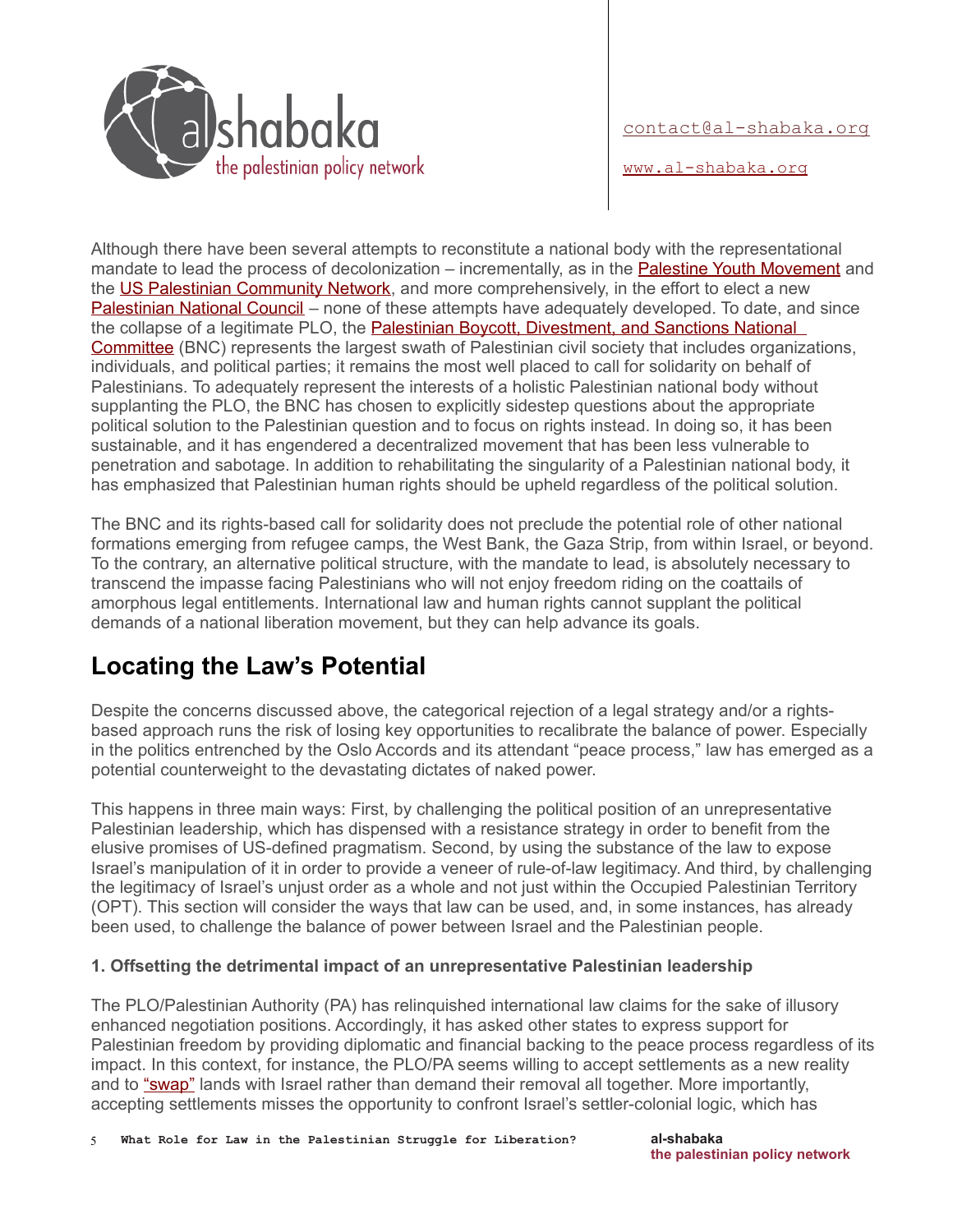

[www.al-shabaka.org](http://www.al-shabaka.org/)

entailed the ongoing forced population transfer of Palestinians. Settlements are not merely physical obstructions, and such pragmatism cannot circumvent Israel's expansionist and supremacist project. This is not simply a legal matter; it is a moral issue that goes right to the heart of the inherent dignity and fundamental rights of the Palestinian people.

Nonetheless, the language of law and its associated mechanisms have empowered civil society actors to intervene in a process that is otherwise dominated by state and quasi-state actors. Repeated references to the Fourth Geneva Conventions, and specifically the war crime of settling a state's civilian population in the territory it occupies, has enabled challenges to Israel's settlement expansion by asking states to defer to Palestinian demands based on international law as opposed to a co-opted Palestinian leadership. Moreover, insisting that the swaps themselves amount to war crimes reinforces these claims and highlights the history and settler-colonial logic that the Palestinian leadership seems so ready to forego.

#### **2. Exposing the veneer of rule of law legitimacy**

Israel bases all of its actions in law, because the globalized system in which states exist reveres the rule of law. For example, the wholesale destruction of Gaza is done in the name of self-defense. In another example, Israel denies families housing permits, thereafter declares the homes illegal, and *then* bulldozes them. The Jewish National Fund, for instance, is considered a non-state entity and can therefore legally discriminate against non-Jews. Its representatives deliberately constitute nearly half of the Israel Land Authority, which administers state land to facilitate racially discriminatory urban and state planning that privileges Jewish Israelis. In another case, the Israeli military declares particular roads in the Jordan Valley closed military zones and then fines Palestinians for crossing them – even though these roads separate Palestinians from their lands, schools, and families thus leading to the disintegration of their communities and/or their forced displacement. Israel employs the law at every juncture in its quest for legitimacy as a democracy based on the rule of law.

Yet, although what is legal is not necessarily legitimate, Israel explicitly uses legality to provide a veneer for legitimacy. Part of the Palestinian struggle for liberation involves removing that veneer and exposing Israel's blatantly violent and discriminatory nature. Using the substance of law (e.g. the Convention on the Suppression and Punishment of the Crime Against Apartheid, Forced Population Transfer as a war crime, International Covenant on the Elimination of All Forms of Racial Discrimination) is a useful tool to challenge Israel's manipulation of law.

#### **3. Challenging the legitimacy of Israel's settler-colonial project and apartheid regime**

In an earlier era, where several state and non-state actors struggled to define legitimate and illegitimate violence in the context of several decolonization movements, the Palestinian struggle had greater moral salience. In a world dominated by the U.S., the Palestinian struggle has been subsumed by a discourse of terrorism and counter-terrorism and has obscured the morality of the Palestinian question. Human rights discourse, together with growing mass popular movements, has steadily exposed the bankruptcy of this security framework and helped to reframe the Palestinian question as an indigenous struggle against colonial domination in the global north.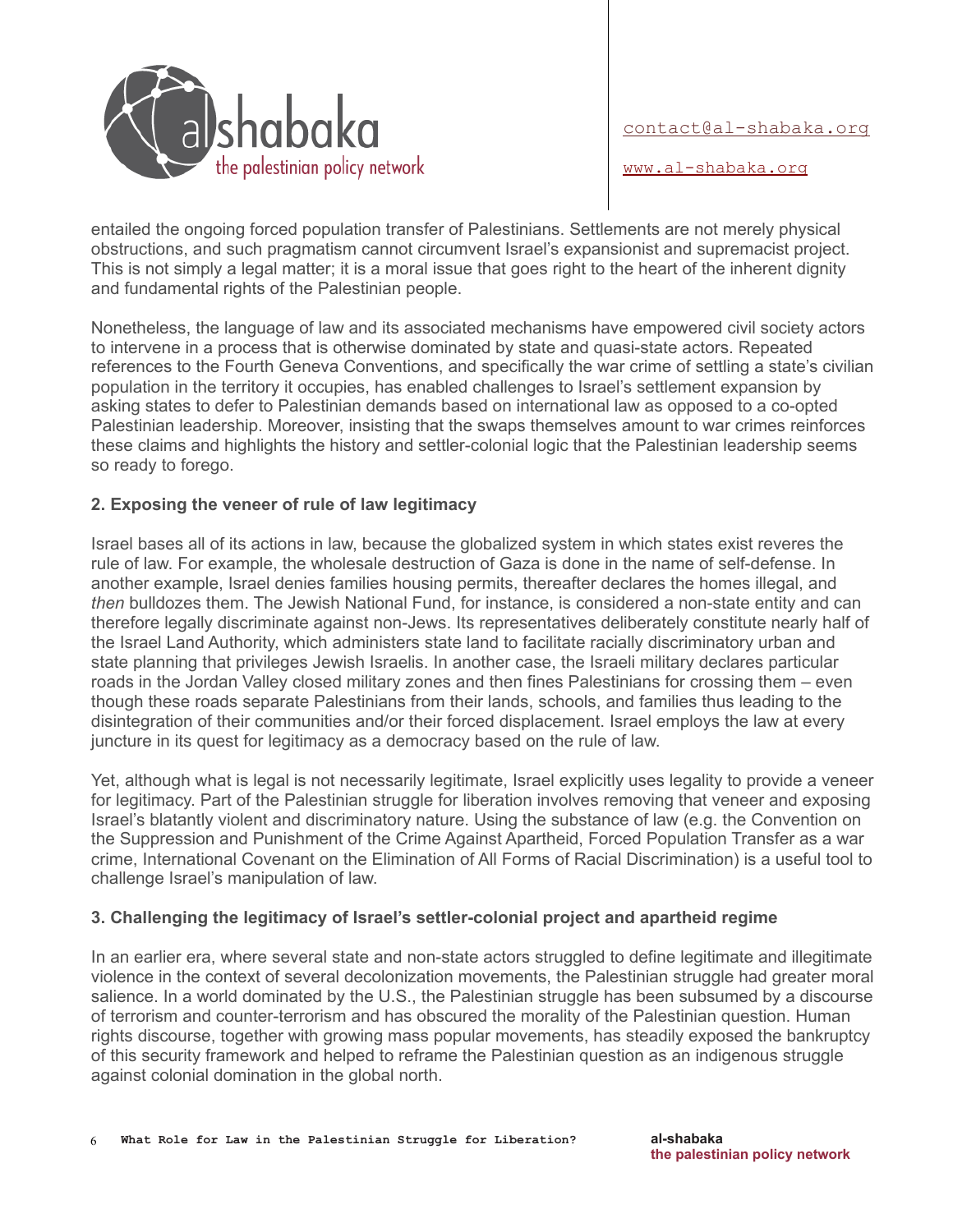

[www.al-shabaka.org](http://www.al-shabaka.org/)

What, for example, does Israel stand to gain in terms of its security by the Judaization of East Jerusalem? How does planting a forest atop the homes of 70,000 Palestinian Bedouin citizens enhance its qualitative military edge? How does the application of two sets of laws for two sets of people distinguished only by religion and nationality increase the safety of anyone between the Mediterranean Sea and the Jordan River?

In asking these questions and steering Palestine away from a discourse of security to one about humanity and rights, human rights and international law are serving their most significant function: putting the legitimacy of Israel's settler-colonial and apartheid regime into question. There is a reason that Howard Kohr, chief executive officer of the American Israel Public Affairs Committee (AIPAC), describes BDS as the second most significant threat to Israel after a nuclear-capable Iran. It is not because the movement threatens to bankrupt Israel, but because it can isolate it and make it, in the words of Justice Minister Tzipi Livni, ["a lone settlement in the world."](http://www.ynetnews.com/articles/0,7340,L-4471199,00.html) This is what Richard Falk, outgoing UN special rapporteur to the OPT, describes as a ["war of legitimacy.](http://www.truth-out.org/opinion/item/20418-interview-with-un-special-rapporteur-richard-falk-legitimacy-is-the-agency-of-history)" This war moves the confrontation over the legitimacy of Israel's dispossession, displacement, and exclusion of Palestinians, for whatever political purpose, to a global battlefield.

The utilization of a human rights discourse has helped to highlight Israel's most blatant contradictions. For example, Israel touts itself as the only democracy in the Middle East and yet considers equality for its non-Jewish citizens as tantamount to its destruction. Similarly, its identity is constructed as a state for refugees, yet Israel forces the ongoing exclusion of a refugee population that it created and a dispossession project it continues.

These arguments can be made rhetorically without the weight of law and rights. However, their invocation as universal principles demonstrates that Israel is indeed being singled out: it enjoys the status of equality with all other states when in fact it acts above the law. Using a universal framework demonstrates the illegitimacy as well as the exceptional and abnormal nature of Israel's settler-colonial and apartheid regime. And yet, the lack of a political framework aimed at decolonization risks empowering the law to stand in for Palestinian demands rather than simply serving as a tool to advance them. Complementarity, in this instance, demands the establishment of a political program that is able to use the law to its best effect.

The main challenge facing Palestinians today is not the abundance of law and legalese but the absence of organizing structures and representative bodies able to create the political vision, strategies, and leadership necessary to advance the aspirations of all Palestinians. What is needed is a compelling framework for complementarity: developing a **political program** and a leadership that is representative of Palestinians as a people can imbue the law with particular meaning and allow it to serve its proper role in advancing the movement. Until then, political activists and legal advocates alike should strategically use international law and human rights in order to expose Israel's racist and oppressive nature. While it may be tempting to target the law as the cause of dysfunction, Palestinians should refrain from doing so. The law and its associated strategies are rife with problems, but they are not the source of them.

This policy brief is available in Arabic at:<http://bit.ly/roleLaw>